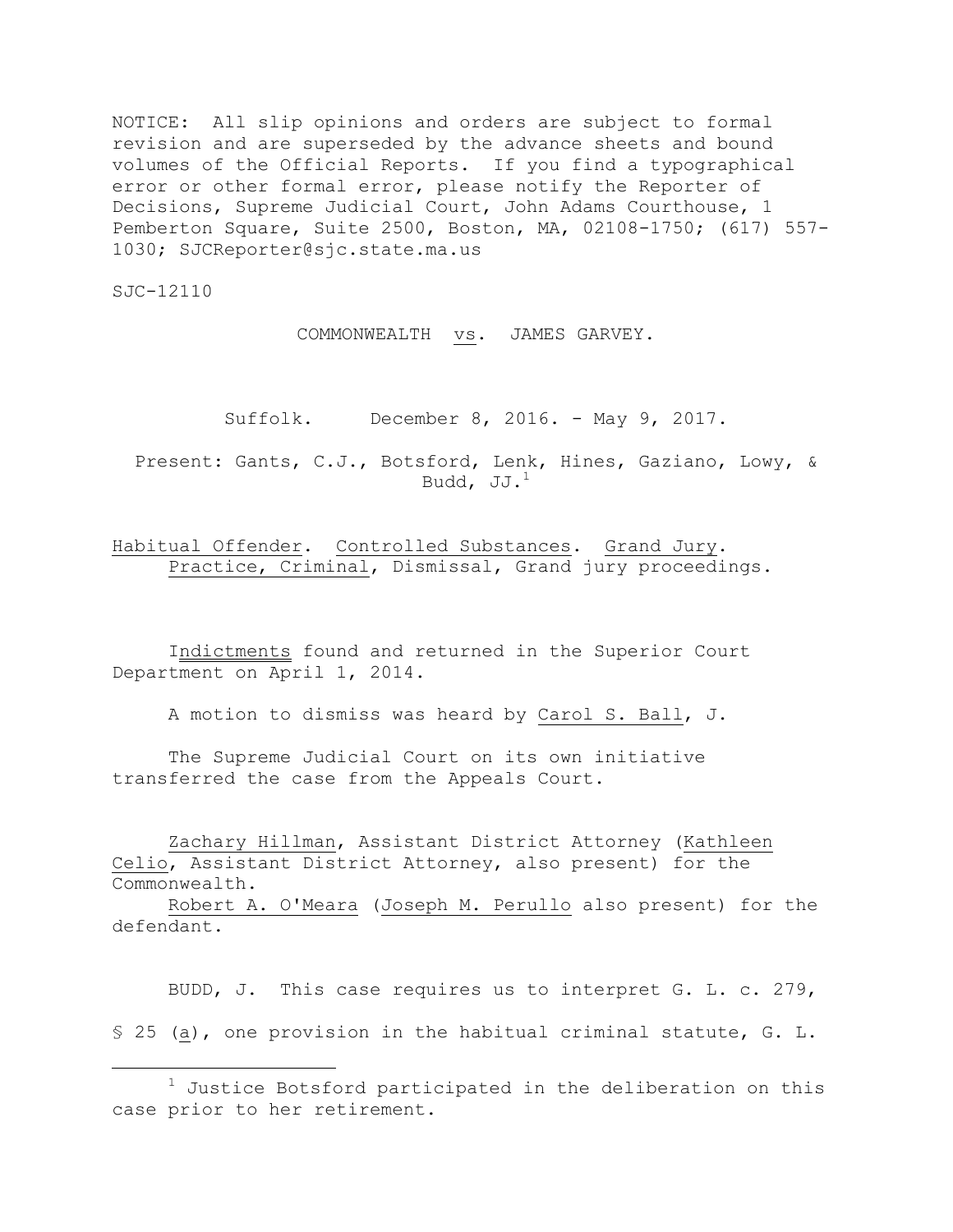c. 279, § 25. Section 25 (a) provides for an enhanced penalty where a defendant has two prior convictions resulting in State or Federal prison sentences of three years or more (qualifying sentences). We conclude that § 25 (a) requires that the underlying convictions arise from separate incidents or episodes of criminal behavior. We also conclude that, in this case, the Commonwealth failed to provide the grand jury with sufficient evidence to support the habitual offender portions of the indictments. We therefore affirm the order dismissing the habitual offender portions of the indictments currently pending against the defendant.

Background. The defendant, James Garvey, was indicted on charges alleging violations of the controlled substances law, G. L. c. 94C. After returning eight indictments relating to the charged drug crimes, the grand jury received evidence concerning the defendant's prior convictions, which the prosecutor introduced to establish probable cause for enhanced penalties to be available in relation to these drug offenses. In particular, the grand jury heard that on March 13, 2002, the defendant was convicted of four offenses, each described in a separate count of a single indictment, and was sentenced to at least three years in State prison on each offense. The offenses were (1) kidnapping, (2) receiving stolen property, (3) possession of a firearm with an obliterated serial number, and (4) unlawful

2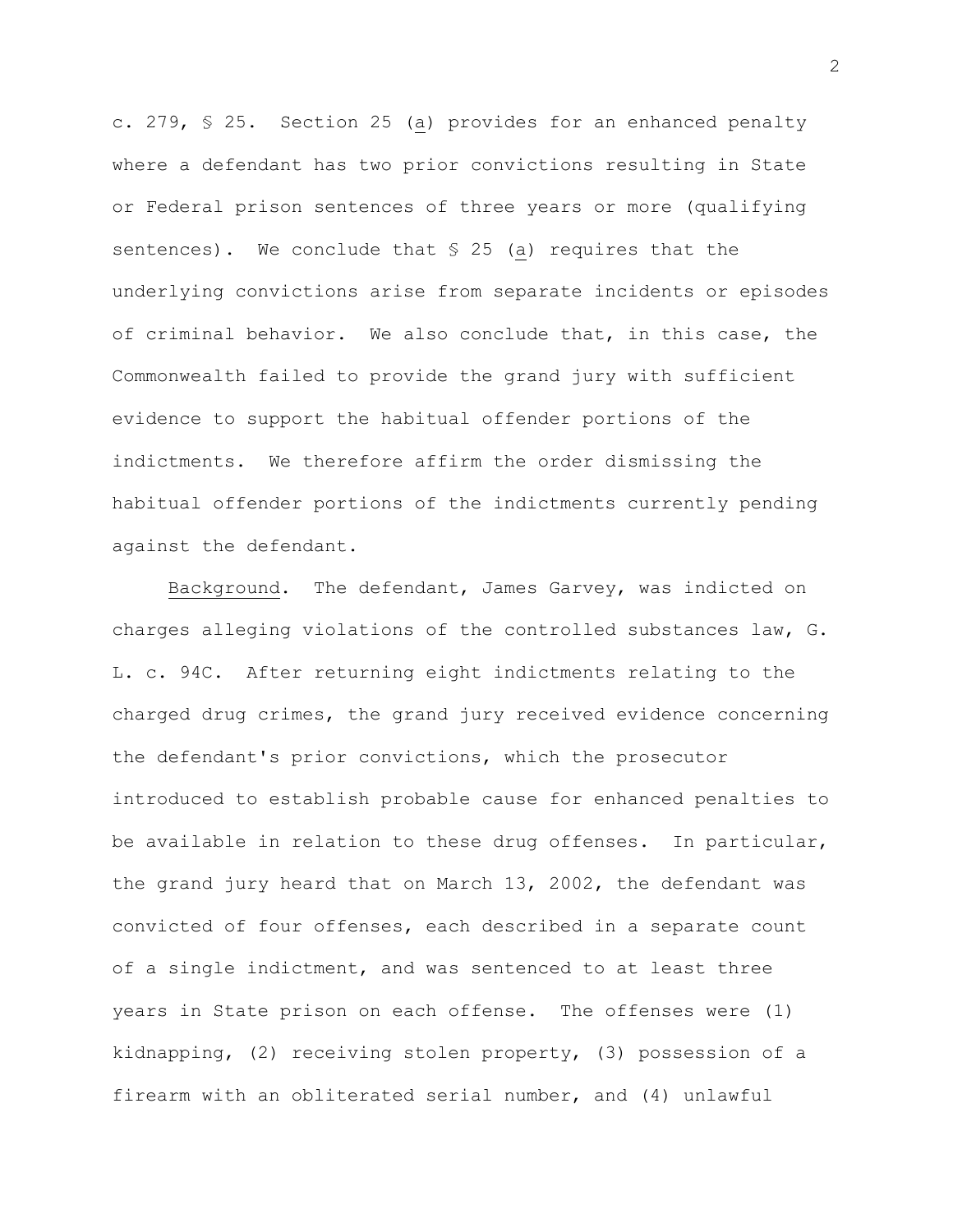possession of a firearm. The grand jurors did not, however, hear any evidence as to when these offenses occurred. $^2$  The grand jury also heard that on December 5, 2002, the defendant was convicted of distribution of a class B substance and conspiracy to violate the controlled substance act, but they did not hear any testimony related to sentencing on those offenses.

Based on the evidence presented relating to the alleged current drug offenses and the prior convictions, the grand jury ultimately voted to indict the defendant for trafficking in 200 grams or more of oxycodone and hydromorphone, G. L. c. 94C, § 32E (c) (4); trafficking in thirty-six grams or more of morphine, G. L. c. 94C, § 32E (c) (2); five counts of possession of a class B substance with the intent to distribute, G. L. c. 94C, § 32A (a), each as a subsequent offender, G. L. c. 94C, § 32A (b); and possession of a class E substance with the intent to distribute, G. L. c. 94C, § 32D (a), as a subsequent offender, G. L. c. 94C, § 32D (b). Each charge also carried

 $2$  Based on the defendant's representation in his brief and on the Commonwealth's statement of the case in connection with the 2002 convictions, which the defendant filed as an exhibit to his motion to dismiss, it appears that the four convictions stemmed from an attempted armed robbery of a store in Arlington in 2001. The defendant and one other person arrived in a stolen motor vehicle. During the robbery, the two threatened the store clerks, locking one of the clerks in the basement. When the police arrived and arrested the robbers, they found two firearms in the store. The Commonwealth does not appear to dispute the defendant's representation that the four prior convictions shared a single date of offense.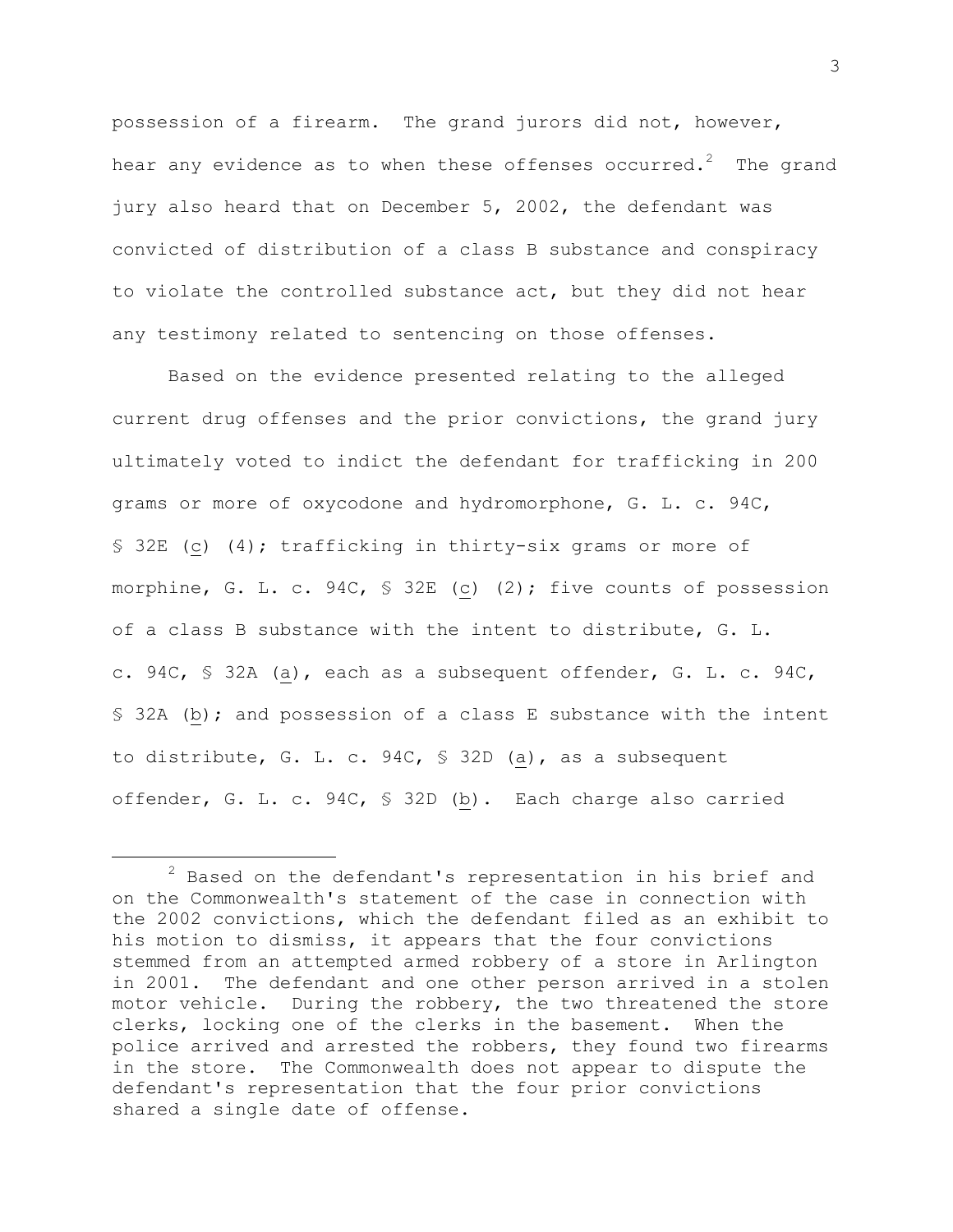habitual criminal and school zone enhancements. See G. L. c. 279, § 25; G. L. c. 94C, § 32J.

The defendant moved to dismiss the habitual offender portions of the indictments, arguing that the grand jury heard no evidence that his four underlying 2002 convictions arose from different criminal episodes. A Superior Court judge allowed the motion in a margin endorsement, writing that "to be a[] habitual offender, one must have at least two prior convictions with qualifying sentences resulting from separate, prior criminal episodes" (emphasis in original; quotation omitted). The Commonwealth appealed from the judge's order. See G. L. c. 278, § 28E; Mass. R. Crim. P. 15 (a) (1), as appearing in 422 Mass. 1501 (1996). We transferred the case from the Appeals Court on our own motion.

Discussion. Section 25 (a) requires a judge to sentence a person found guilty of the underlying felony to the maximum penalty prescribed by law for that felony, where that person has at least two prior convictions with qualifying sentences. See Commonwealth v. Luckern, 87 Mass. App. Ct. 269, 269-270 (2015). In reviewing the judge's decision to dismiss the habitual offender portions of the indictments pending against the defendant, our task is to interpret the meaning of this statute. We address that question first, before considering whether the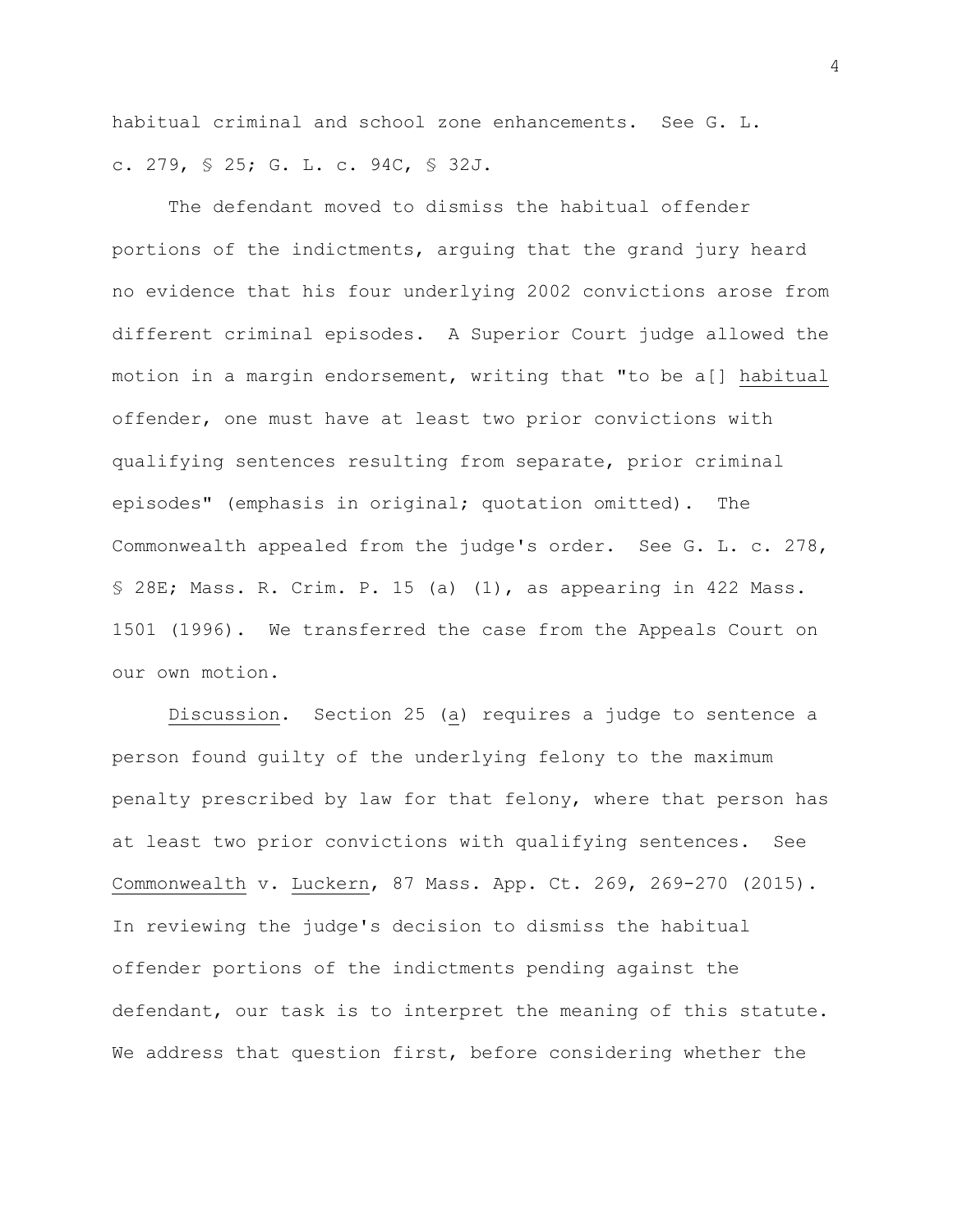Commonwealth presented adequate facts to enable the grand jury to make a probable cause determination.

1. Statutory interpretation. We review questions of statutory interpretation de novo. Commonwealth v. Martin, 476 Mass. 72, 75 (2016). General Laws c. 279, § 25 (a), as amended by St. 2012, c. 192, § 47, provides:

"Whoever is convicted of a felony and has been previously twice convicted and sentenced to state prison or state correctional facility or a federal corrections facility for a term not less than [three] years . . . shall be considered a habitual criminal and shall be punished . . . for such felony for the maximum term provided by law."

To determine the Legislature's intent, we look to the words of the statute, "construed by the ordinary and approved usage of the language, considered in connection with the cause of its enactment, the mischief or imperfection to be remedied and the main object to be accomplished." Boston Police Patrolmen's Ass'n v. Boston, 435 Mass. 718, 720 (2002), and cases cited. "We derive the words' usual and accepted meaning from sources presumably known to the statute's enactors, such as their use in other legal contexts and dictionary definitions." Commonwealth v. Campbell, 415 Mass. 697, 700 (1993), quoting Commonwealth v. Zone Book, Inc., 372 Mass. 366, 369 (1977). Where the statutory language is clear and unambiguous, our inquiry ends. Commissioner of Correction v. Superior Court Dep't of the Trial Court for the County of Worcester, 446 Mass. 123, 124 (2006).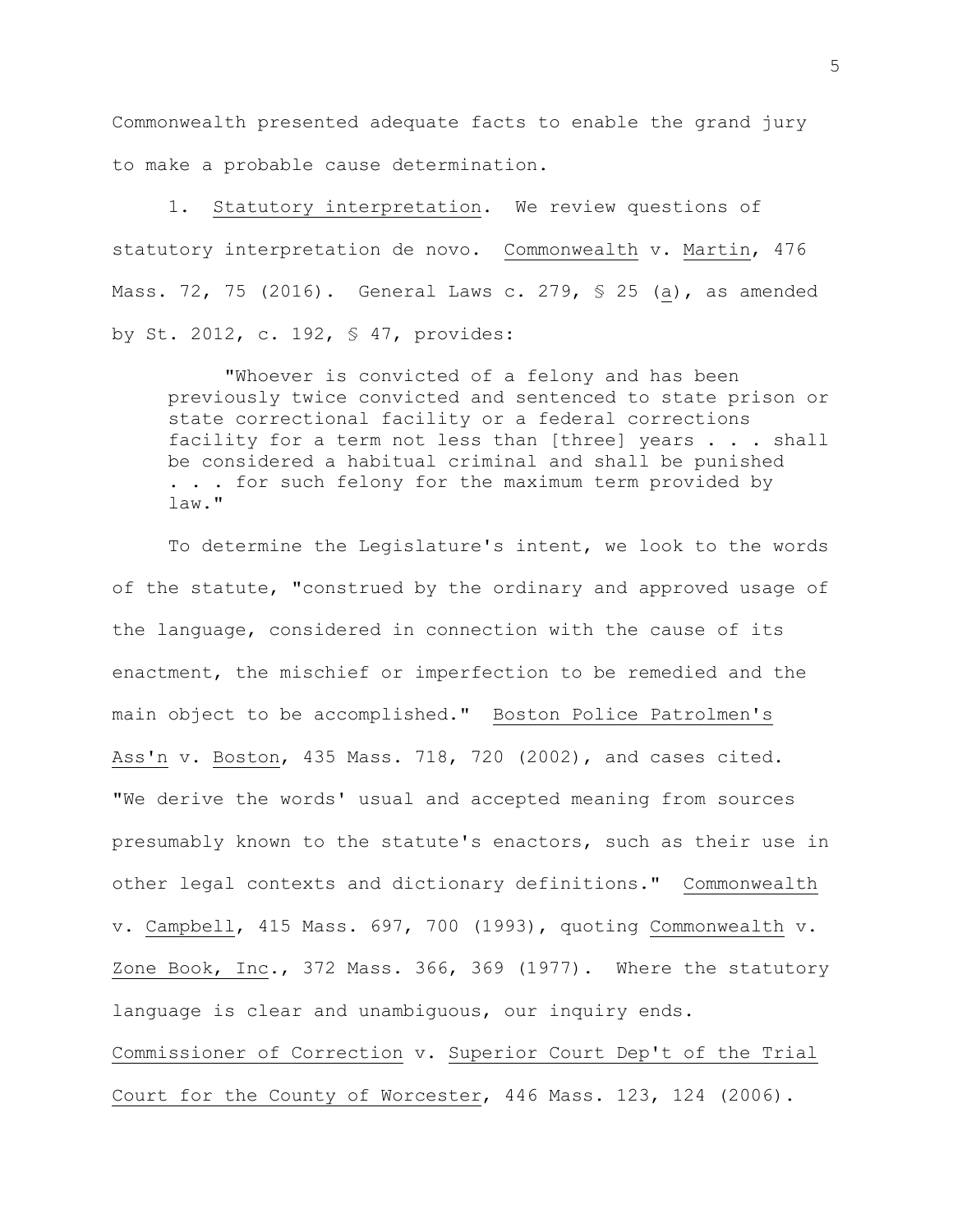Both the Commonwealth and the defendant contend that the statute is unambiguous, but each interprets it differently. The Commonwealth argues that the plain meaning of the statute requires simply that a defendant have two prior convictions with qualifying sentences in order to be considered a habitual criminal, regardless of whether those convictions stem from the same or different episodes. The defendant, on the other hand, contends that the statute's plain meaning includes a separateepisode element because of the Legislature's use of the word "habitual," in the text of the statute. His argument is that a "habit" is generally defined as "a settled tendency of behavior" or "a behavior pattern acquired by frequent repetition," Webster's Third New Int'l Dictionary 1017 (2002), and that, therefore, a habitual criminal is someone who has committed a certain number of criminal acts on separate occasions.

We do not find § 25 (a)'s meaning, at least in relation to the issue whether the necessary two prior convictions must relate to different criminal incidents, to be as clear and obvious as the Commonwealth and the defendant do. Accordingly, we look to the history of the statute and our past decisions interpreting it, as well as to the rest of the statutory scheme, for guidance.<sup>3</sup> See Commonwealth v. St. Louis, 473 Mass. 350, 355

 $3$  Although Legislative intent controls, we note that G. L. c. 279, § 25 (a), is generally described as a "three strikes"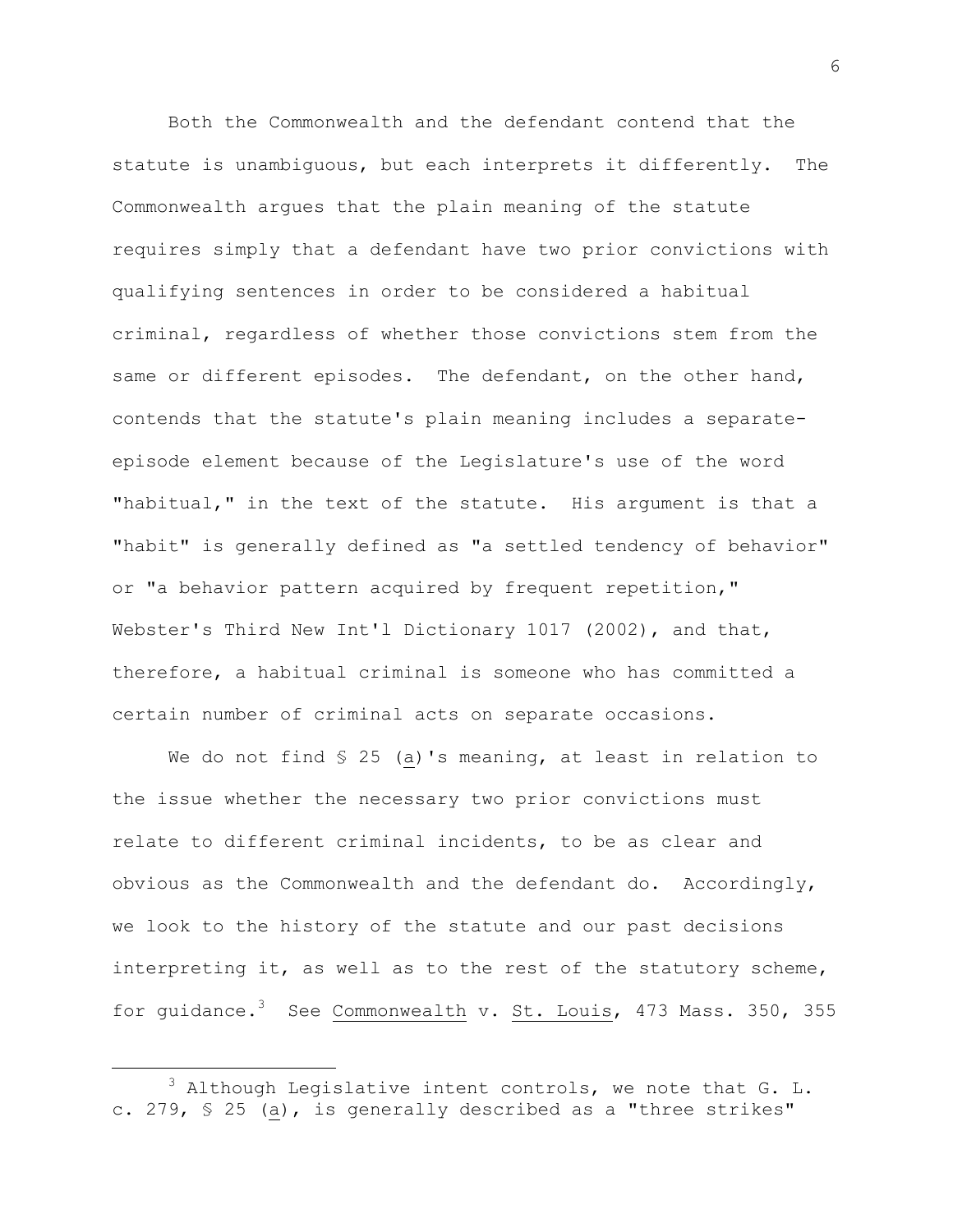(2015); Commonwealth v. Galvin, 388 Mass. 326, 329 (1983). See also Commonwealth v. Hamilton, 459 Mass. 422, 433 (2011) ("we turn to the history of the statute" where there is "lack of clarity").

a. History of § 25 (a). The Legislature developed a series of incarnations of repeat offender statutes, beginning in 1818, before enacting what is now § 25 (a). Contrary to the Commonwealth's assertion, the full statutory history of the habitual criminal statute demonstrates that the requirement of separate criminal episodes has been a crucial assumption underlying the statute's development.

Earlier statutes, including those cited by the Commonwealth, provided for an enhanced penalty upon a second conviction, with further aggravation upon a third. See St. 1817, c. 176, §§ 5-6; St. 1827, c. 118, §§ 19-20; St. 1832, c. 73, § 1; St. 1833, c. 85, §§ 1-2; St. 1836, c. 4, §§ 17, 20- 22; St. 1843, c. 80. Although there were slight variations among these statutes,  $4$  the constant concept throughout was the

law. See, e.g., Fletcher v. Dickhaut, 834 F. Supp. 2d 10, 15-16 (D. Mass. 2011) ("The statute operates as a 'three-strikes-andyou're-out' law . . ."). While we do not depend (solely) on the rules of a sport for interpretation, we consider it relevant that most persons using that analogy would also understand that, in baseball, one cannot incur two strikes on a single pitch.

i<br>L

 $4$  The Commonwealth arques that changes to the statute in the 1830s support its interpretation: in 1832, the Legislature required prior convictions, sentences, and discharges, but it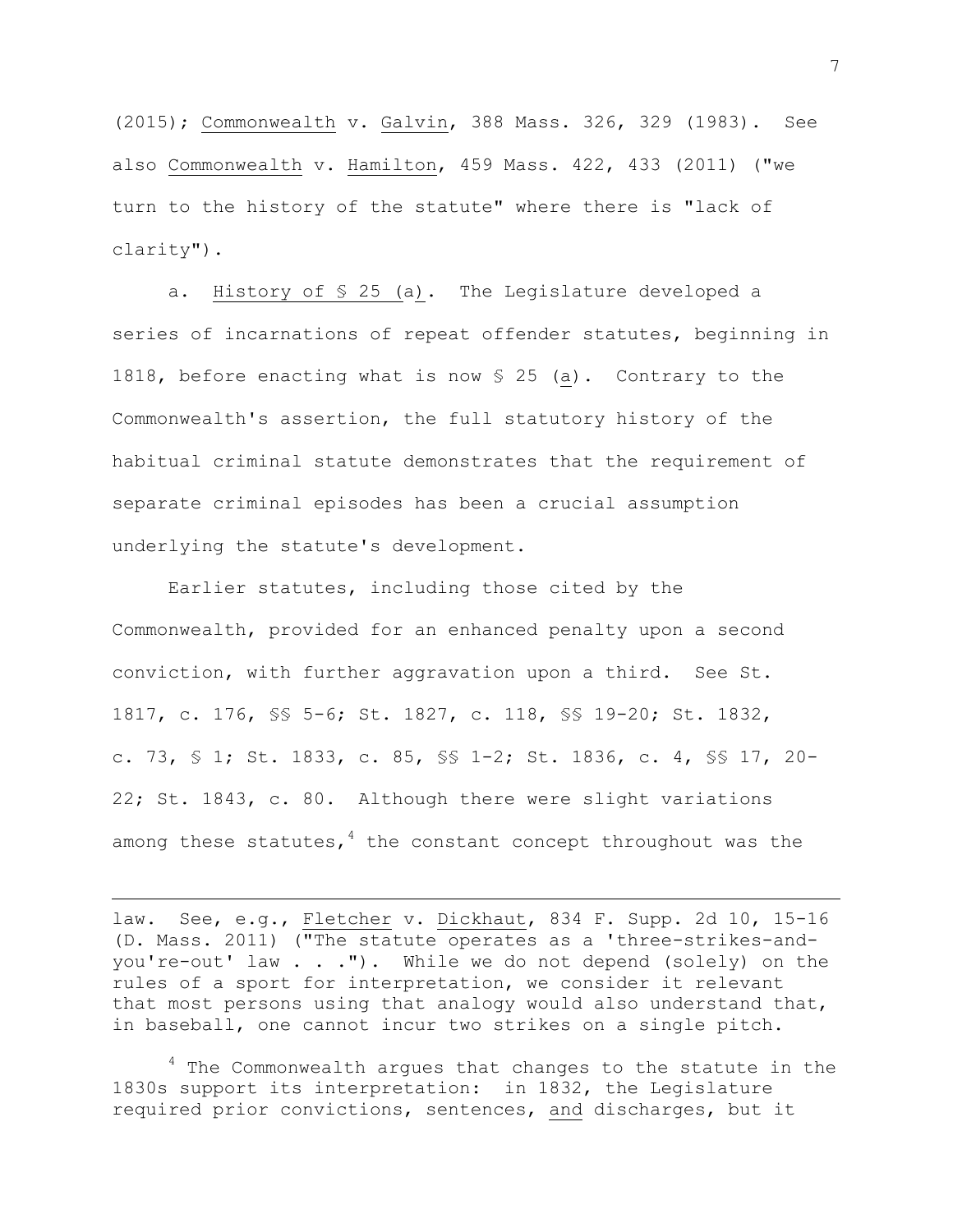Legislature's focus on separate prior incidents. In 1853, the Legislature repealed the statute. St. 1853, c. 375. In 1887, the Legislature enacted the earliest version of the modern statute. In doing so, it chose to omit the requirements that there be discharges between the commission and conviction of each prior crime, and also to omit an enhanced penalty for second convictions, leaving enhanced penalties only for those criminals who were convicted a third time. See St. 1887, c. 435, § 1, in amended form at G. L. c. 279, § 25 (a). See also Commonwealth v. Richardson, 175 Mass. 202, 208 (1900). When it took these steps, the Legislature added the phrase "habitual criminal" to the statute. Id. at 202-203. Against the backdrop of the earlier statutes, with their clear focus on separate and distinct convictions, we understand these changes

removed the discharge requirement in 1836. Compare St. 1832, c. 73, with St. 1836, c. 4, §§ 17, 20-22. The 1836 amendment allowed two prior convictions to qualify even where there had not been a term of liberty between any of the crimes. However, we disagree with the Commonwealth's argument that the 1836 amendment also allowed prior convictions stemming from a single incident to qualify. In fact, the decision the Commonwealth cites for the concept that "the previous convictions and sentences only need be shown," Commonwealth v. Richardson, 175 Mass. 202, 207-208 (1900), was concerned with whether discharges between sentences on the prior qualifying convictions also must be shown, rather than with determining which convictions could qualify. Moreover, the Richardson court may well have assumed that qualifying convictions must stem from separate episodes: the facts of that case involved prior convictions that, while tried in the same "term" of court, arose from separate criminal episodes occurring at different times and in different cities. Id. at 203, 206.

L,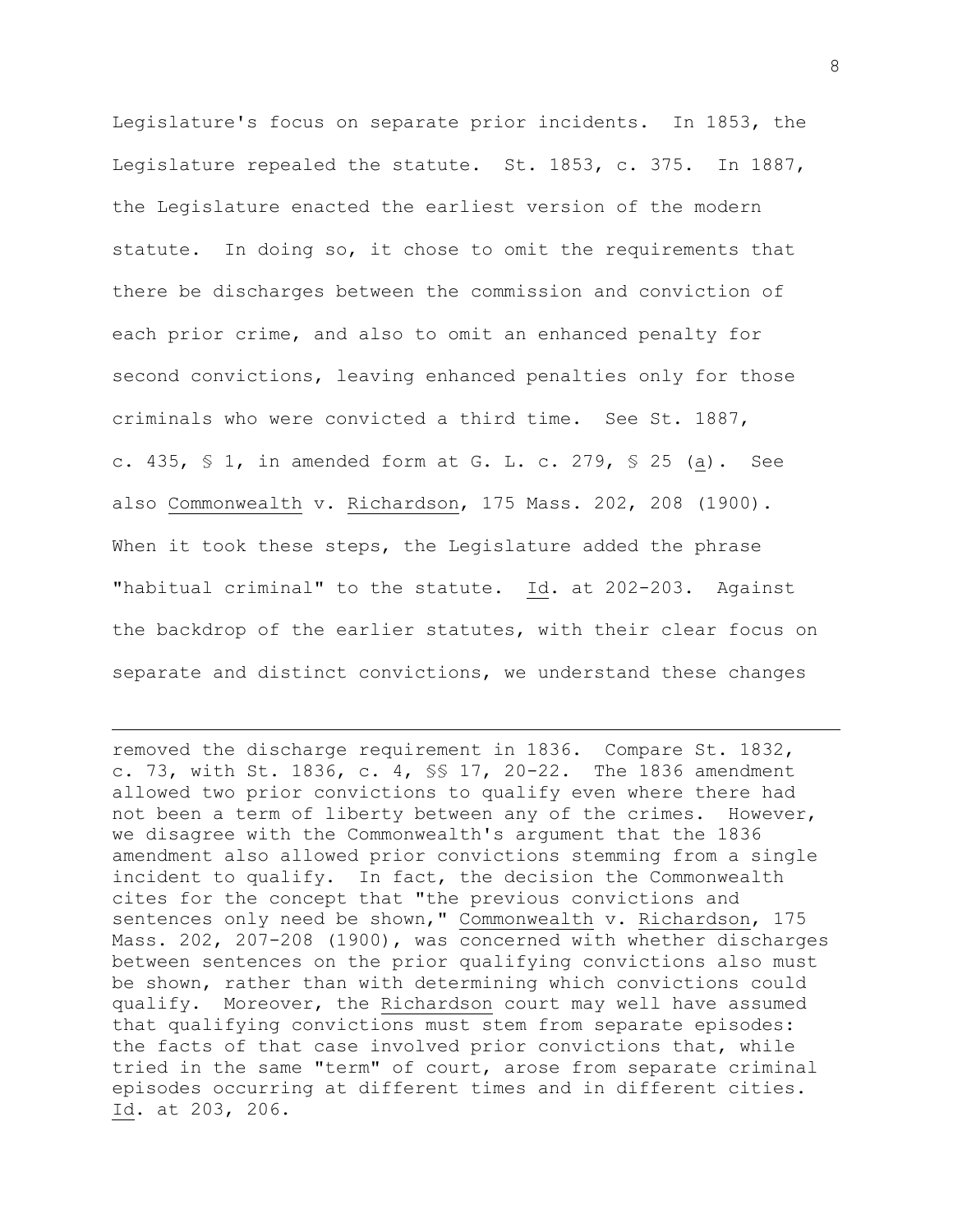as showing that the Legislature sought to provide again for additional punishment for those criminals who had prior convictions for separate incidents; the intended effect was to limit these additional penalties to those facing a felony conviction after two previous convictions from separate incidents.

This construction of § 25 (a) aligns with earlier decisions interpreting the statute and its prior incarnations. In these prior cases, although the issue has not been directly raised, we and the Appeals Court have assumed that § 25 (a) requires that the underlying convictions be for "separate" or "distinct" criminal acts committed on different occasions. In Richardson, 175 Mass. at 208, the court emphasized that through the habitual criminal statute, the Legislature sought both to reform criminals and to protect the public from individuals who "persist[] in crime notwithstanding [prior] discipline." We held that "two previous distinct convictions" resulting in consecutive sentences could qualify as the underlying convictions resulting in enhanced penalties, id. at 205, and, through the statement of the underlying facts, made clear that the two convictions were for two distinct criminal incidents. See id. at 203. The Appeals Court has held that concurrent prison sentences also qualify under the statute, but similarly has emphasized that the qualifying convictions were for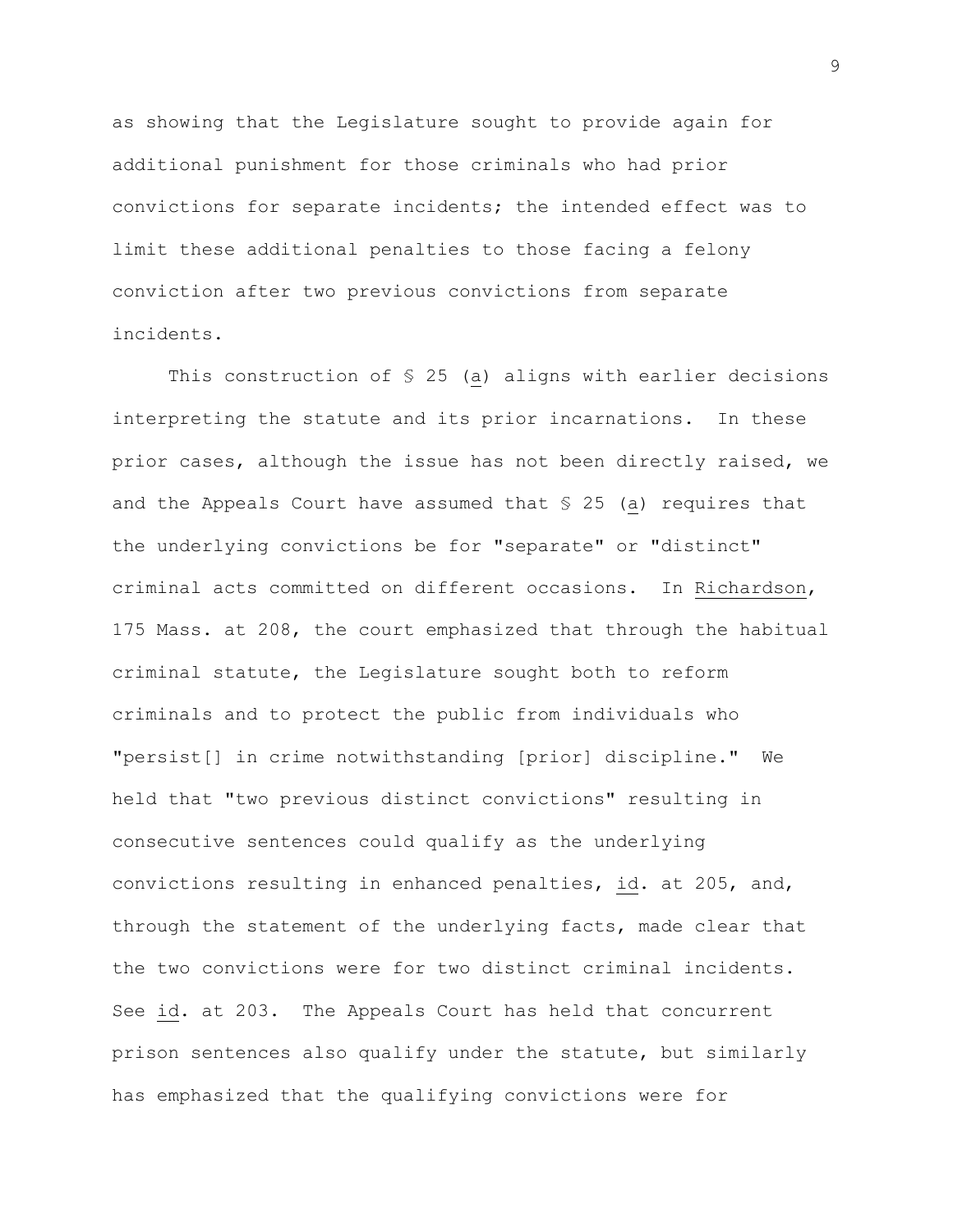"separate and distinct offences." See Commonwealth v. Hall, 19 Mass. App. Ct. 1004 (1985), S.C., 397 Mass. 466 (1986). See also Commonwealth v. Keane, 41 Mass. App. Ct. 656, 660 (1996), citing Hall, supra. More recently, where the two prior convictions stemmed from separate cases in Middlesex County and New Hampshire, the Appeals Court held that suspended sentences could qualify as well. Luckern, 87 Mass. App. Ct. at 273. Thus, the concept that the prior convictions must stem from separate episodes has been an implied assumption in our earlier holdings.

b. Statutory scheme and effects. The Commonwealth further argues that the defendant's interpretation is not supported by a review of other statutes providing for enhanced penalties. It points out that the Legislature has enacted other statutes punishing repeat offenders<sup>5</sup> and armed career criminals,  $6$  which contain language specifically requiring that the prior conviction be based on distinct offenses; and that, in 2012, the Legislature added a "violent habitual offender" provision to

 $5$  See, e.g., G. L. c. 266, § 40 ("whoever is convicted . . . of three distinct larcenies, shall be adjudged a common and notorious thief, and shall be punished by imprisonment in the state prison for not more than twenty years or in jail for not more than two and one half years").

 $^6$  See, e.g., G. L. c. 269, § 10G (b) (providing for enhanced penalty where defendant has prior convictions, "arising from separate incidences," for two violent crimes, two serious drug offenses, or one of each).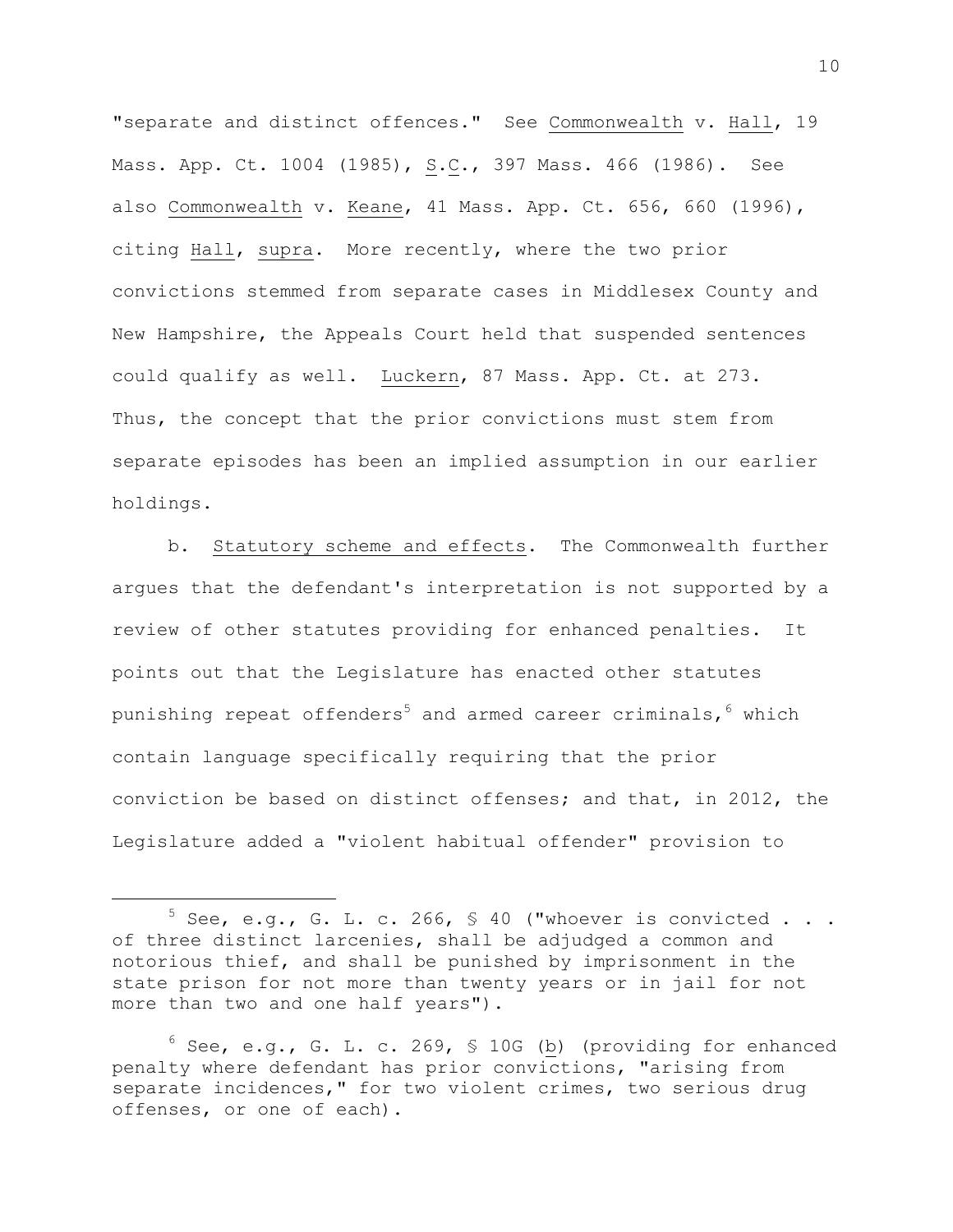§ 25, which also specifies that the prior convictions must relate to "separate and distinct incidents."<sup>7</sup> See G. L. c. 279,  $$25$  (b).

The Commonwealth's claim is that the Legislature's inclusion of explicit references to the need for separate incidences in other statutes and especially in another section of § 25 itself, i.e., § 25 (b), implies that the Legislature intentionally excluded the "separate and distinct incident" element from § 25 (a). We have generally been wary of the maxim of negative implication. See Halebian v. Berv, 457 Mass. 620, 628 (2010) ("the maxim of negative implication -- that the express inclusion of one thing implies the exclusion of another -- 'requires great caution in its application'" [citation omitted]). Caution is particularly justified here, where the statutes cited by the Commonwealth vary significantly. Two of these statutes -- the armed career criminal act and the common and notorious thief statute -- do not aid the Commonwealth's argument, as the language and structure are different from

<sup>7</sup> Section 25 (b) provides for enhanced penalties without parole for violent offenders who have two prior convictions from a list of nearly forty violent crimes, and limits prior convictions to "charges separately brought and tried, and arising out of separate and distinct incidents that occurred at different times, where the second offense occurred subsequent to the first conviction."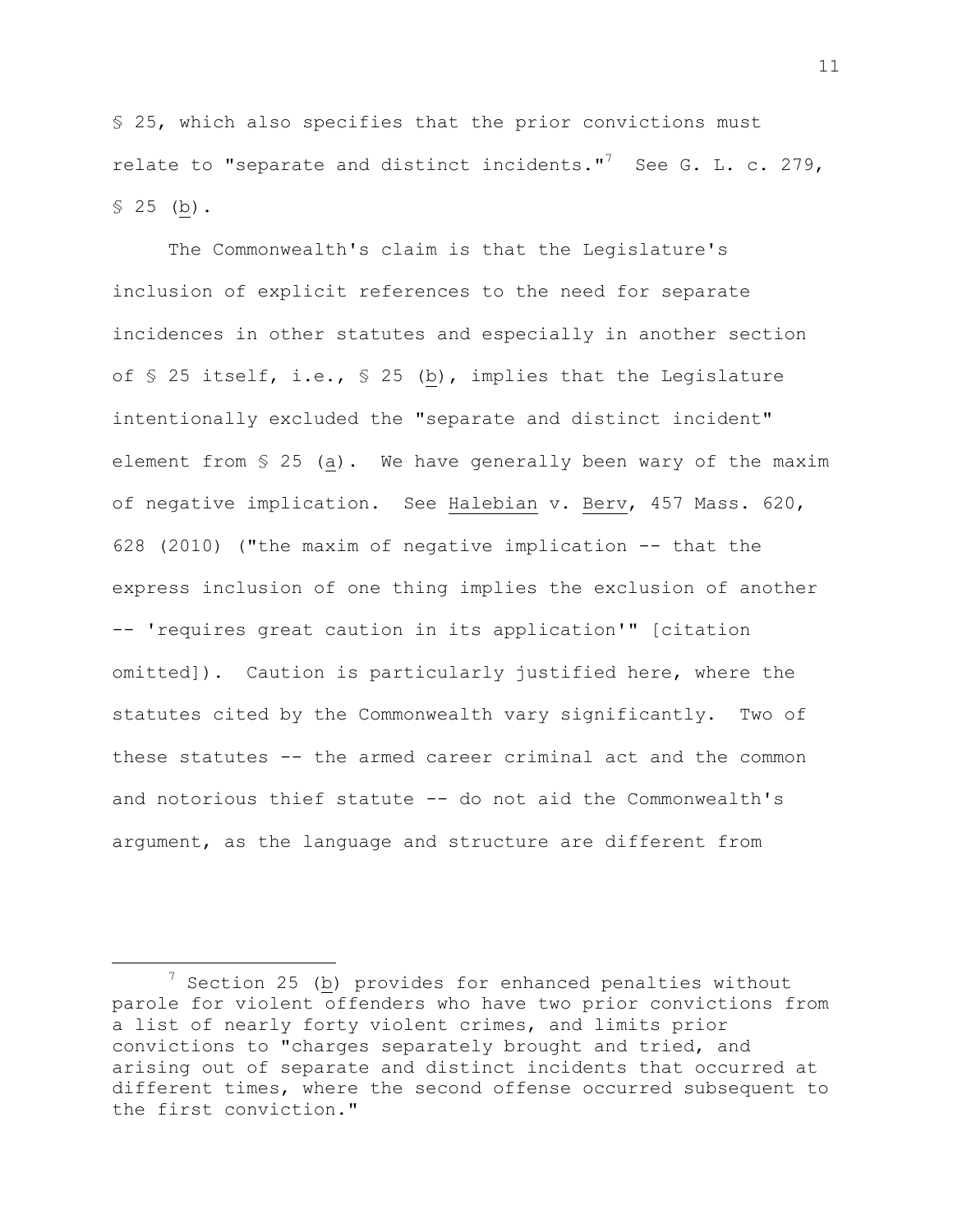§ 25 (a).<sup>8</sup> The third provision, § 25 (b), was added as part of criminal justice reform legislation enacted in 2012. See St. 2012, c. 192, § 47. Those amendments added § 25 (b) in order to remove the possibility of parole for habitual violent offenders,  $9$ id., and broadened § 25 (a) to include suspended and Federal sentences. See Luckern, 87 Mass. App. Ct. at 269-270, 273. See

i<br>L

The latter, G. L. c. 266, § 40, requires "distinct" convictions of specified crimes in the body of the statute, which provides for consolidated sentences for "common and notorious thie[ves]". However, because it has a completely different purpose and structure from § 25 (a), it is unclear why we should read § 40 as similar enough to affect our interpretation of § 25 (a). See Commonwealth v. Crocker, 384 Mass. 353, 355 & n.2 (1981) (§ 40 focuses on sentencing and requires consolidated sentence, whereas § 25 [a] must be alleged by indictment and requires separate trial); Commonwealth v. McKnight, 289 Mass. 530, 548 (1935) ("[§ 40] and [its] procedure are quite different from cases where a heavier sentence is imposed [after prior convictions] and where there must be an allegation of the previous conviction as an integral part of the offence"). See also Resende, 474 Mass. at 466 (different structure and language between Federal and State armed career criminal acts implied that State Legislature had different sentencing scheme in mind).

<sup>9</sup> Norton, Patrick Will Sign Sentencing Bill, Expects More Debate Early Next Session (July 31, 2012), http://www. statehousenews.com/news/2012860 [https://perma.cc/HU9P-KL8J] ("bill . . . eliminate[s] parole eligibility for certain threetime violent offenders, a measure that proponents say targets the 'worst of the worst' and will improve public safety").

 $8$  Although the former, G. L. c. 269, § 10G, provides for enhanced penalties for "armed career criminals" with prior convictions, limited to those convictions "arising from separate incidences," the phrase "career criminal" does not appear in the body of the statute. Thus, unlike  $S$  25 (a), which includes the concept of separate episodes via the phrase "habitual criminal" in the text, § 10G explicitly states "separate incidences" to achieve that meaning. See generally Commonwealth v. Resende, 474 Mass. 455 (2016).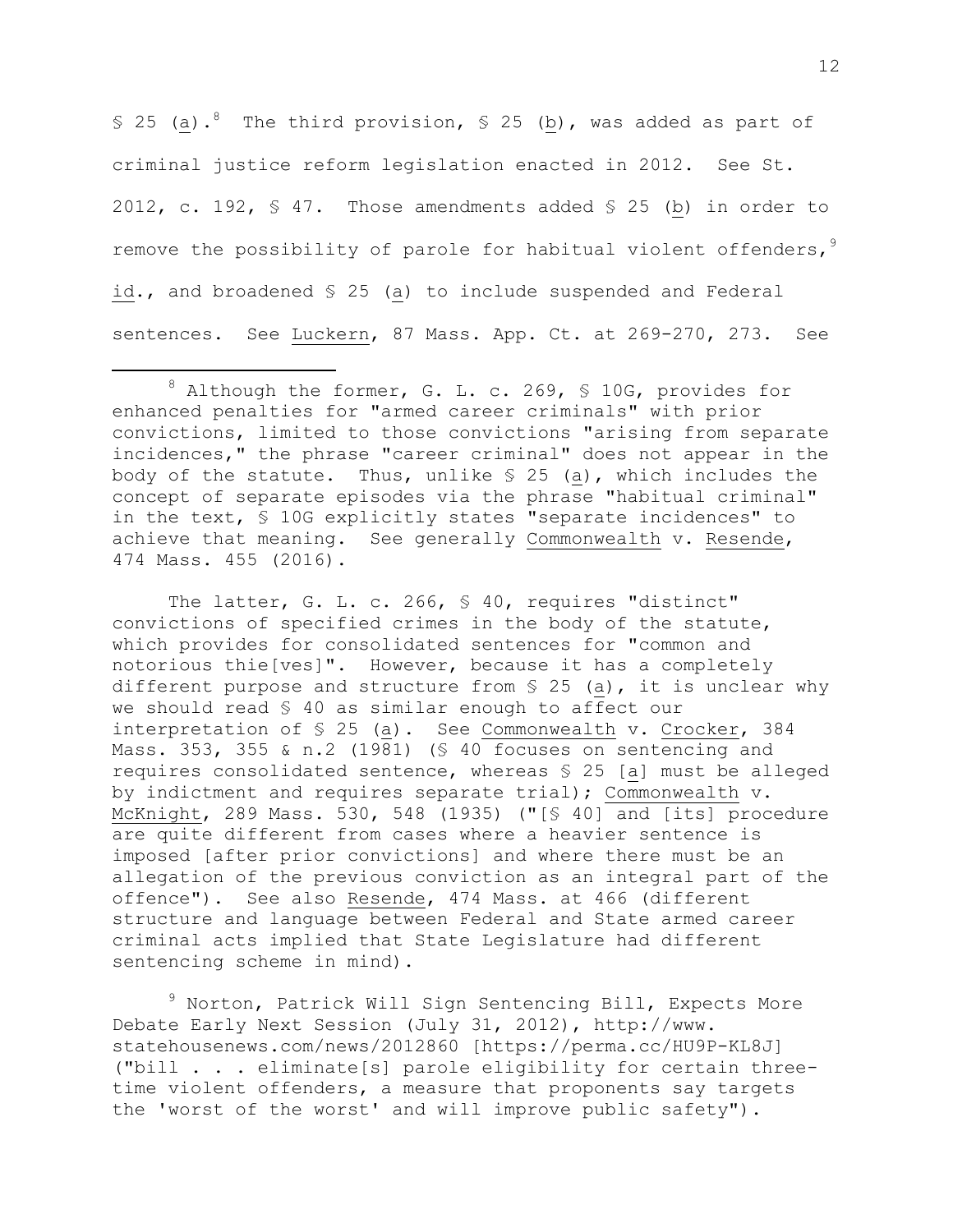generally Commonwealth v. Colturi, 448 Mass. 809, 812-813 (2007) (considering purpose of amendments as aid in interpretation). However, because the Legislature did not further amend  $\S$  25 (a), there is no indication that it intended to make material changes to the rest of § 25 (a). Luckern, supra at 270. See Colturi, supra at 812 (because we presume Legislature is aware of our prior decisions, "reenact[ment of] statutory language without material change" implies adoption of prior construction). To the extent that § 25 (b) includes more specific language about distinct occurrences, it does not negate this court's and the Appeals Court's prior assumptions about § 25 (a).

Thus, viewing § 25 (a) in light of its history, the statute's proper interpretation aligns with that adopted by the defendant and the motion judge: the two prior convictions with qualifying sentences must have arisen from two separate criminal episodes or incidents.

c. Statute's effects and rule of lenity. Moreover, taking the Commonwealth's proposed interpretation of § 25 (a) to its logical conclusion, the Commonwealth, in its discretion, could seek a habitual offender enhancement for any single incident in which a defendant committed three felonies, by parsing them into two separate prosecutions: one with two substantive charges, and one with both a third substantive charge and a habitual criminal enhancement. See Mass. R. Crim. P. 9 (a), 378 Mass.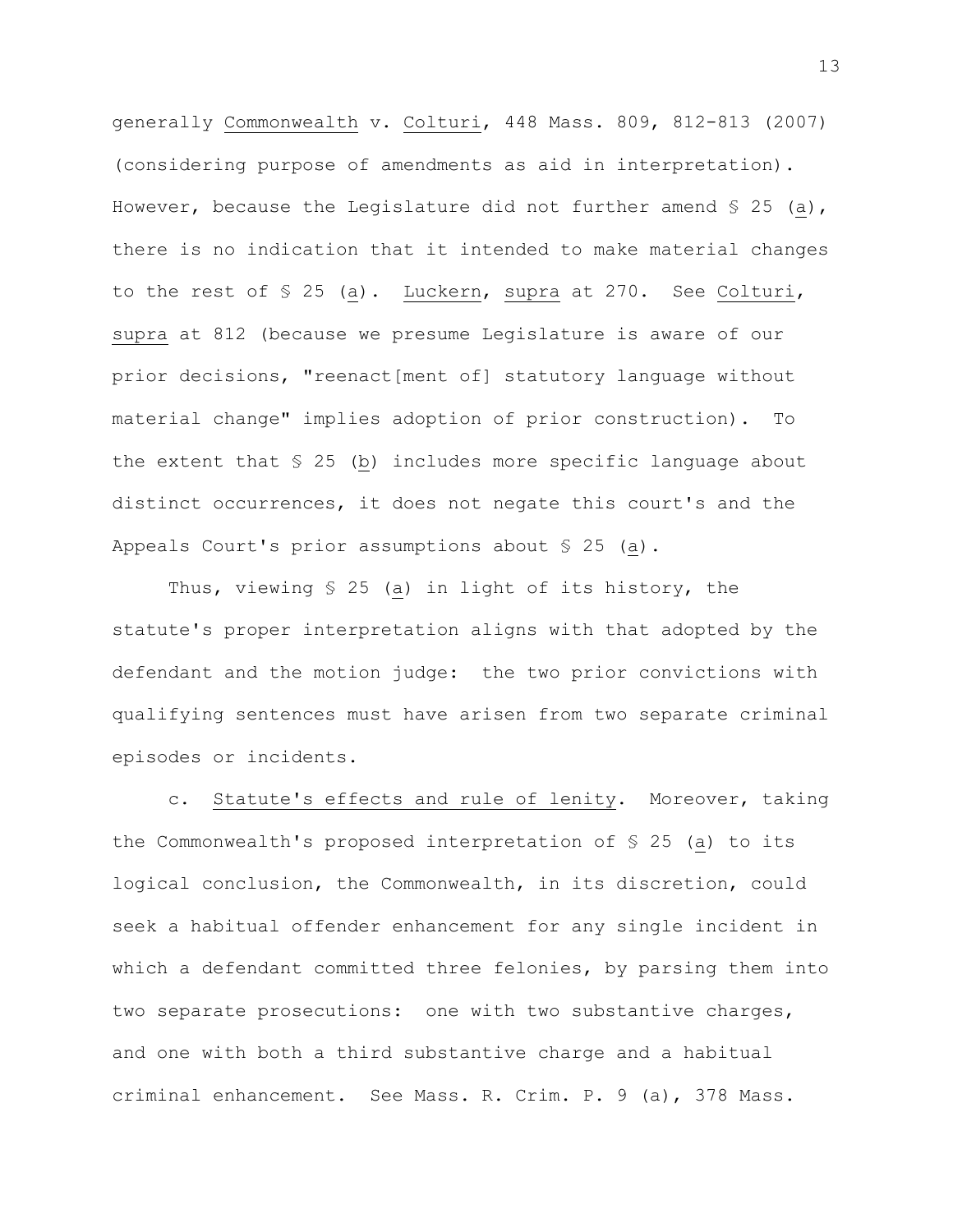859 (1979); E.B. Cypher, Criminal Practice and Procedure § 25:56 (4th ed. 2014) (prosecutor has broad discretion). For example, a prosecutor could split a drug-and-firearm transaction into two cases: the first case charging the defendant with possession of a firearm and possession of a controlled substance with intent to distribute, and the second charging conspiracy and a habitual criminal enhancement, based on the drug and firearm convictions in the first case. See Commonwealth v. Gallarelli, 372 Mass. 573, 576-577 (1977) (discussing separate prosecutions of conspiracy and substantive act). Alternatively, prosecutors who were successful in prosecuting two charges may later learn of new facts that would support a third charge. In both scenarios, there would be two prior convictions and sentences before the defendant was prosecuted for the third charge, even though all three charges arose from a single episode. Thus, the statute's application would depend not on habitual criminal conduct but on how the Commonwealth chooses to prosecute any one criminal episode. This cannot be what the Legislature intended. See Lowery v. Klemm, 446 Mass. 572, 578-579 (2006), quoting Attorney Gen. v. School Comm. of Essex, 387 Mass. 326, 336 (1982) ("we will not adopt a construction of a statute that creates 'absurd or unreasonable' consequences").

Further, to the extent that the Commonwealth's argument raises a valid question about the meaning of § 25 (a), the rule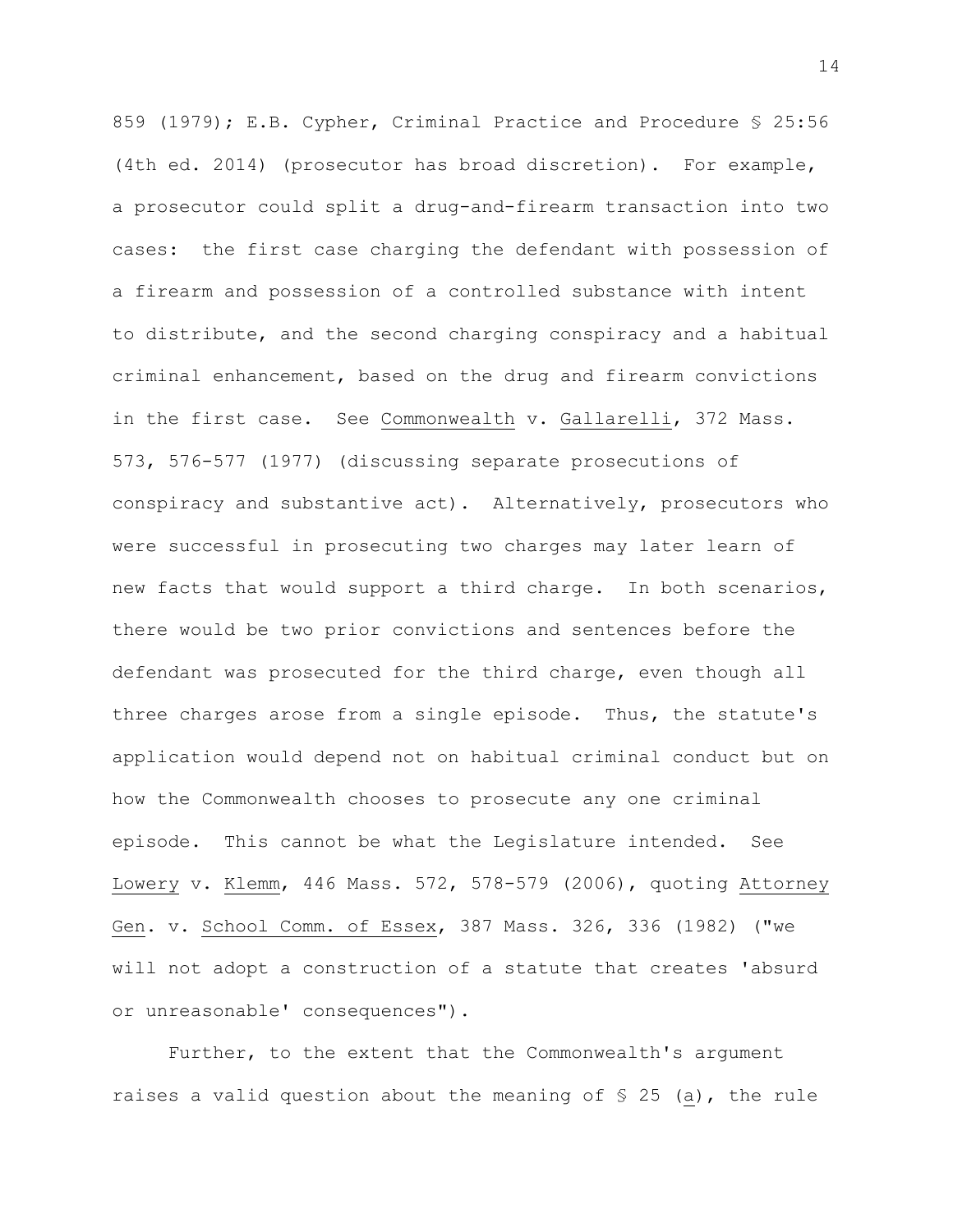of lenity supports the interpretation advocated by the defendant and accepted by us. See Commonwealth v. Resende, 474 Mass. 455, 469 (2016) (in sentencing and substantive provisions, where "statute is ambiguous" or legislative intent is unclear, "the defendant is entitled to the benefit of any rational doubt" [citation omitted]). Therefore, we conclude that § 25 (a) calls for enhanced penalties for defendants with two prior convictions with qualifying sentences only where those convictions stem from separate criminal incidents.

2. Probable cause. Citing Commonwealth v. O'Dell, 392 Mass. 445, 451 (1985), and other cases, the Commonwealth argues that even if there is in § 25 (a) a requirement of a separate criminal incident, at the grand jury stage, the Commonwealth only had to present evidence establishing that there were two prior convictions, not that those convictions related to distinct criminal episodes. A court will normally avoid examining the evidence before the grand jury. See Commonwealth v. McCarthy, 385 Mass. 160, 161-162 (1982). However, we will inquire into the proceeding where, as here, the defendant alleges that the grand jury heard no evidence as to a charge or an essential element of a charge.<sup>10</sup> See Commonwealth v. Rex, 469

 $10$  Given the practical reality that a large majority of criminal cases are resolved by guilty pleas, the possibility of requiring no evidence of separate episodes until trial is of particular concern here, because the dismissal of a habitual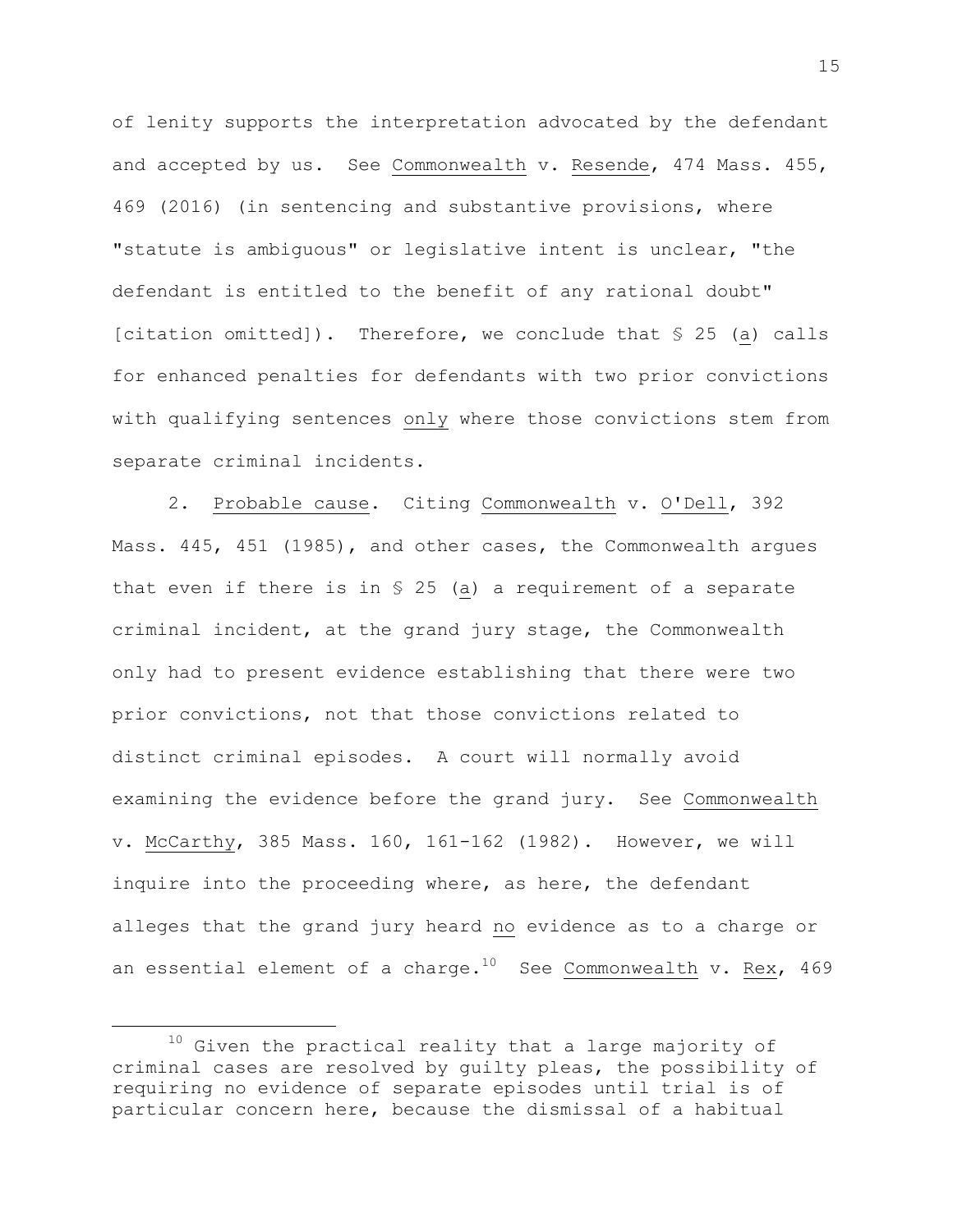Mass. 36, 40-42 (2014) (considering whether grand jury heard "any" evidence as to elements of possession of child pornography).

Here, the grand jury heard no evidence that would allow them to conclude that the defendant's prior convictions stemmed from separate criminal episodes. As described supra, after the grand jury returned indictments on the new substantive drug charges, they heard testimony regarding four of the defendant's prior convictions. However, the grand jury did not hear any information as to the underlying criminal acts. In particular, they heard no information regarding when the offenses took place or how they were related to each other.<sup>11</sup> Therefore, they would not have been able to determine whether the defendant's prior convictions arose out of separate episodes or out of a single criminal incident or spree. As a consequence, without hearing any evidence of separate criminal events, the grand jury could not conclude that there was probable cause to believe that an essential element of the habitual offender statute existed. See Commonwealth v. Humberto H., 466 Mass. 562, 565-566 (2013)

offender charge can be a powerful motivator for defendants considering plea agreements.

i<br>L

 $11$  Because the grand jury heard no testimony that would support a determination that the prior convictions stemmed from separate criminal incidents or episodes, we do not opine whether testimony regarding the underlying scenario, described in note 2, supra, would permit such a finding.

16